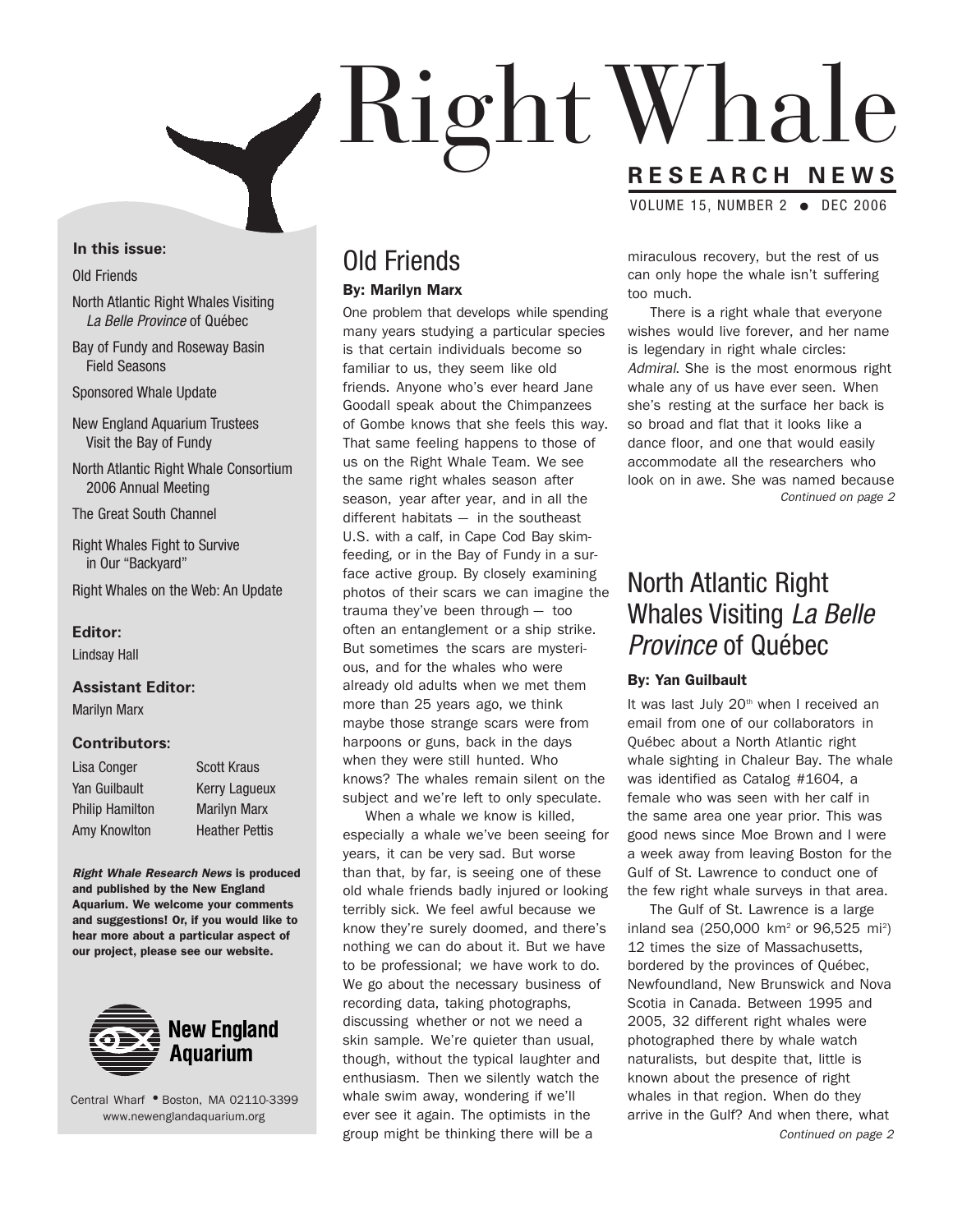#### Old Friends

Continued from page 1

she was huge, and seemed to be the center of the action, hence, "the Admiral of the fleet". The Provincetown Center for Coastal Studies had a different name for her- *Divine*-for a distinctive scar on her flank that reminded those researchers of a divining rod. Both names fit her well, but it's Admiral that stuck.

She was first photographed in Cape Cod Bay back in 1979, and she's been seen nearly every year since, but she's still mysterious. Her age is unknown she was already a big whale at that first sighting so long ago. We know she's a female, but she's never been seen with a calf. Is she so old that she's past the age of reproducing? Or is she infertile? And if that is the case, then, why?

If a whale can have personality, then Admiral (Catalog #1027) has it in spades. Due to two distinctive behaviors we are sometimes able to identify her from a mile away. The first is a curious habit of holding her tail high in the air for minutes at a time. Although there are records of southern right whales "sailing" with their tails in the air, Admiral is just about the only North Atlantic right whale that does it. The second unique behavior is the way she surfaces after a long dive. Most whales come up somewhat forcefully in what we call a "first surfacing", but Admiral would rocket out of the water so that her entire head and part of her body were showing. We wondered if she just held her breath as long as she could and then zoomed up to the surface so fast she couldn't stop. If we looked in the distance and saw a fluke waving in the air, or an explosive first surfacing, we'd say, "There's Admiral!" and excitedly head over to see her.

Years passed, and Admiral would always show up, always looking bigger and healthier than any other whale. Ten years ago we had our friend and colleague, Roxy Corbett, paint a mural of Admiral on the kitchen wall of our field station in Lubec, Maine. Admiral has been our touchstone, and we hoped she was immortal.

Then, in August 2005, a disturbing sight - Admiral came to the Bay of Fundy with fresh and deep entanglement wounds around her peduncle and fluke. For the first time in all the years we'd been watching her, she looked unhealthy. We thought that maybe she had just gotten free of the gear, and it would take her some time to recover. We crossed our fingers.



**Taken on September 27, 2006, this image shows the deep entanglement wounds on** *Admiral***'s peduncle and flukes. Photo / New England Aquarium** 

She was photographed by the Provincetown Center for Coastal Studies this past spring, and we saw her again in the Bay of Fundy in September. She's hanging on, but she is certainly failing. It's an all too familiar right whale story the entanglement may not directly kill her, but it undoubtedly will contribute to her demise.

Everything dies. We lose friends and family members and it's heartbreaking. But for those of us who have worked for years on this Project, these whales are friends too. And Admiral is one of the dearest. We may never see her again, but she will always live on in our hearts… **●**

#### **Marilyn Marx,** *Assistant Scientist*

*Marilyn began her work with right whales in 1985 at the Center for Coastal Studies in Provincetown, Massachusetts. In 1994 Marilyn joined the Right Whale Research Project at NEAq, where her main area of expertise is the individual identification of right whales. She has been an observer aboard vessel surveys for marine mammals throughout the Gulf of Maine and the Bay of Fundy, and has flown many aerial surveys. She has participated in large whale research projects in Iceland, New Zealand, Norway, the Dominican Republic and Canada. She holds a B.A. from the University of Wisconsin.*

#### North Atlantic Right Whales Visiting La Belle Province of Québec Continued from page 1

areas do they frequent? How long do they stay? These are important questions, especially since the summer habitat of one third of the North Atlantic right whale population remains unknown.

The team arrived on July  $28<sup>th</sup>$  at the town of Chandler in Québec, our new homeport for the next two weeks. This mission, a partnership between the New England Aquarium and the Canadian Whale Institute, had for its main objective to search for right whales at the mouth of Chaleur Bay and along the southern coast of Gaspé Peninsula in the Gulf of St. Lawrence, where most of the past right whale sightings have occurred.

After a few days on land, we quickly realized that weather was going to be against us. Even though our track lines were fairly close to shore, a major weather system created some strong wind and a significant swell in Chaleur Bay, which made surveying more challenging. We managed to get a couple of days on the water in our trustworthy research vessel Shelagh, a modified 46-foot lobster boat, but weren't lucky enough to find any right whales.

During the third day of surveys, our first and only right whale was spotted. The whale was well photographed and matched to Crabscar (Catalog #1155), an old male first seen in 1981 in the Great South Channel, a deep-water area east of Cape Cod (see The Great South Channel). Crabscar's sighting history is rather interesting and fairly unique. Since 1981, he was consistently sighted every couple of years until he disappeared from 1994 until 2002. After 2002, he has only been seen in the Great South Channel and the Gulf of St. Lawrence.

Besides right whales, we encountered a few other cetaceans including minke, fin, humpback and blue whales. We also observed seabirds in great number. In fact, the second largest northern gannet colony in the world, with over 60,000 birds, is actually found in Chaleur Bay on Bonaventure Island. The birds get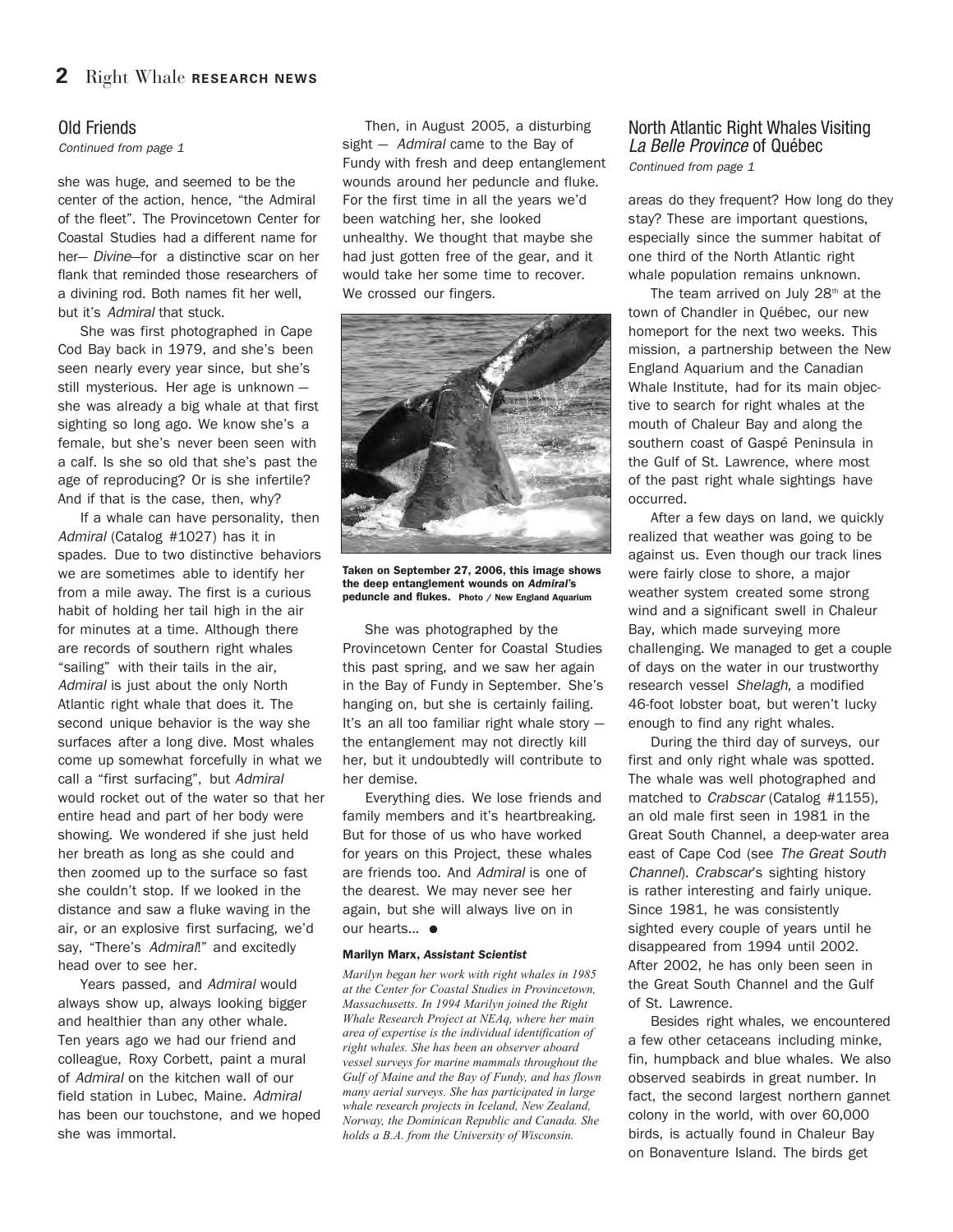

**Annie Lussier and Yan Guilbault of the New England Aquarium stand watch for right whales aboard the** *R/V Shelagh.* **The team looked for right whales in the rarely surveyed Chaleur Bay in the Gulf of St. Lawrence.**

**Photo / Moira Brown and the Canadian Whale Institute** 

their food on Miscou Bank, 35 miles south of the island, and transit back and forth during the day to feed their chicks.

A secondary component of our project was to develop a network of trained observers to collect right whale sighting data and images throughout the summer and autumn. Coastal communities play a significant role in the recovery of the endangered right whales and without their contributions it would be more difficult to implement conservation measures. In the Gulf of St. Lawrence region, we worked with Jean-François Blouin from Centre d'Études et de Protection de la Baleine Noire du Saint-Laurent to coordinate the observers and submit their sighting information to the North Atlantic Right Whale Catalog at the end of their field seasons. We have received information on 13 right whale sightings in the Gulf of St Lawrence from this past summer, including six with accompanying photos. Every sighting in that region is highly valuable because it gives researchers more insight into some of the puzzling mysteries that remain about right whale migration and habitat use patterns. **●**

#### **Yan Guilbault,** *Assistant Scientist*

*In 2003, Yan earned a B.S. in Biology from McGill University, Quebec, Canada. Shortly thereafter, he began working seasonally with the Right Whale Project in the Bay of Fundy and Florida. He recently moved from Montreal and joined the research lab full time. He is currently maintaining the North Atlantic Right Whale Consortium website as well as processing and cataloging photographs.*

# Bay of Fundy and Roseway Basin Field Seasons August – September 2006

#### **By: Lisa Conger**

As all summer field seasons bring around the familiar, they also inherently bring about new memories unique to that particular year. We researchers pack up our lives and move to the easternmost point of the United States - Lubec, Maine - which has been home to our fieldwork since Scott Kraus started the Right Whale Project in 1980. That is the familiar. There's the same beautiful landscape, same twenty-plus foot tides roaring through the narrows between Lubec and Campobello Island, same reliable research vessel (Nereid), same rambling house in the middle of town that serves as the field station, many of the same friendly local faces there to welcome us and fill us in on the happenings since we were there last. But this year also brought a host of new guests and happenings that will set the 2006 summer apart from others.

During the first few weeks of the season, members of the Right Whale Team worked diligently to ready our newest boat, the  $R/V$  Galatea, for a journey to Nova Scotia. The Galatea and half of the team would leave Lubec to work out of Cape Sable Island (CSI), Nova Scotia, in order to monitor right whale activity in Roseway Basin, located 30 – 50 miles south of Nova Scotia. On August  $23<sup>rd</sup>$ , five members of the team set out for the 10-hour cruise to CSI. They hit the ground running, and surveyed the western portion of the Roseway Basin Conservation Zone during two of the next three days, finding some lone right whales as well as one large 20-30 animal surface active group (SAG).

After that initial busy start, though, the CSI crew was stuck on shore for 7 days by a spell of bad weather. Unfortunately, that stretch of days spent indoors was abruptly broken by the discovery of a dead right whale off of the coast of Yarmouth, Nova Scotia. The CSI team helped with everything from hauling the whale ashore to assisting with the necropsy (see Right Whales Fight to Survive in Our "Backyard").

A few days before the team was to head back to Lubec, the winds and seas on Roseway calmed, so they decided to stay a bit longer to take advantage of the good weather. Four out of the next five days provided calm seas and high densities of right whales in the eastern portion of the Roseway Basin Conservation Zone. The CSI crew returned to Lubec on September 20<sup>th</sup> having photographed over 100 individual right whales!



**A large surface active group (SAG) photographed while surveying the Roseway Basin Conservation Zone, south of Nova Scotia. Photo / New England Aquarium**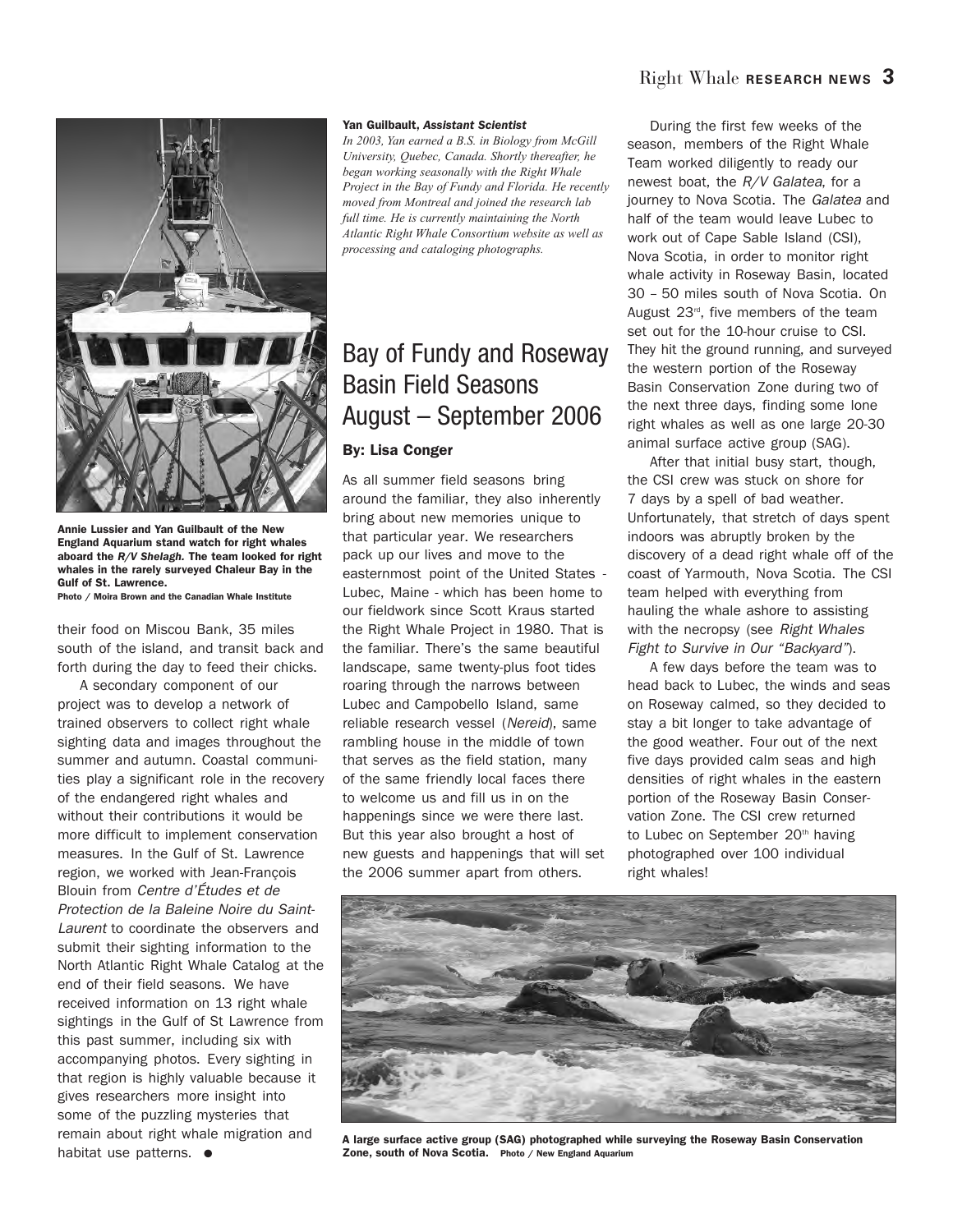Meanwhile, back in Lubec, the remaining members of the team hosted a stream of visiting researchers, colleagues, and a team from National Geographic magazine, which included the accomplished writer Doug Chadwick and photographer Brian Skerry. National Geographic will publish an article on right whales of all oceans sometime in 2008. We were also honored to host Lindy Johnson, who has worked diligently for years as a NOAA lawyer with expertise in International Marine Law to guide conservation measures for right whales through the International Maritime Organization. Also on the guest roster was Roxy Corbett, who, in addition to being an accomplished artist, worked on the Right Whale Project in the 80s and 90s. She came for a visit this past summer and was gracious enough to repaint her 1996 mural of Admiral (Catalog #1027) on our new kitchen wall (see Old Friends).

We continued to have stretches of good weather and many right whale sightings in the Bay of Fundy through the end of September. As the month came to a close, we began to haul boats out of the water and shut down the field station. When all was said and done, we saw at least twelve of the nineteen calves born last winter and at least 150 individual right whales between the Bay of Fundy and Roseway Basin.

As funding is increasingly sparse (see Right Whale Research News Volume 15, Number 1, June 2006 for more information), members of the right whale research community are struggling to sustain these very important longterm studies of the rarest large whale on earth. At this time we are unsure of our future but we certainly hope we will be sending you an update from the Bay of Fundy next year. **●**

#### **Lisa Conger,** *Associate Scientist*

*Lisa has worked at the New England Aquarium since 1992, studying the North Atlantic Right Whale. She spent eight years flying aerial surveys for right whales off of the coast of Georgia and Florida. Lisa has also worked in the waters of the Bay of Fundy, studying right whales, for the past fifteen years and runs the summer field station in Lubec, Maine.* 

### Sponsored Whale Update

#### **By: Kerry Lagueux**

Thank you for sponsoring a right whale, your support helps us continue our mission to protect this critically endangered species. We hope you enjoy keeping track of your whales over the year and will continue in years to come. We have paid close attention to your sponsored whales in the past few months and have some breaking news to report. We have also included a map of the sponsored whales sighted over the past season to help visualize their movements.

In the past few months, we have identified four of the six sponsored whales: Calvin (Catalog #2223), Necklace (Catalog #1152), Piper (Catalog #2320), and Snowball (Catalog #1131). As we reported in the spring newsletter, Piper was a first-time mom in 2006, so we were excited when our friends from the Provincetown Center for Coastal Studies (PCCS) reported a sighting of Piper and her calf. The pair safely made the 1,000-mile journey up the coast from Florida, and was first sighted just east of Cape Cod on April  $12<sup>th</sup>$ . They were seen again, on April  $14<sup>th</sup>$ , in the zooplankton-rich waters of Cape Cod Bay. We were also informed by PCCS that our frisky friend Calvin was back enjoying herself in Cape Cod Bay. Calvin was seen four times during the month of April, from the  $10<sup>th</sup>$  to the  $27<sup>th</sup>$ , almost staying a whole month within Massachusetts state waters. Necklace was also very active around Cape Cod. He was seen at the end of March and beginning of April involved in a surface active group (SAG), as well as feeding.

NEAq saw Necklace five times between August and September in the Bay of Fundy Conservation Area. On one occasion Dr. Susan Parks (our colleague from Pennsylvania State University who researches the acoustic communications made by right whales and their associated behaviors), joined the team for a day on the  $R/V$ Nereid to record right whale sounds. At one point during

that day Necklace was observed "head pushing", a behavior that resembles a forceful nodding of the head. Simultaneously, Dr. Parks, monitoring the hydrophone (an underwater microphone), heard Necklace produce a "gunshot" sound. This amazing sound is described as a "brief broadband sound…[which sounds] like a rifle being fired." (Parks, S.E., Hamilton, P.K., Kraus, S.D., Tyack, P.L. 2005. The Gunshot sound produced by male North Atlantic right whales (Eubalaena glacialis) and its potential function in reproductive advertisement. Marine Mammal Science, 21(3), 458-475). This acoustic behavior and associated head push have been correlated with reproductive activity, either to let female whales know that a male is in the area or as a deterrent to other males. To hear gunshot sounds or other right whale vocalizations visit this site: http://www.dosits.org/gallery/ marinemm/9.htm

We didn't see Calvin herself in the Bay of Fundy this year, but we were thrilled to see her calf from 2005. Calvin's calf looked healthy and was seen flippering (slapping a flipper on the surface of the water). This yearling seemed to be doing just fine on it's own.

A small part of the team left the Lubec field station and took R/V Galatea to survey Roseway Basin, south of Nova Scotia (see Bay of Fundy and Roseway Basin Field Season). Roseway Basin has been described as the singles bar for right whales because the whales spend most of their time socializing in this area. We saw two of our sponsored whales during these surveys: Calvin and Snowball. It was Snowball's first sighting



*Necklace* **was seen several times in the Bay of Fundy last summer. Photo / New England Aquarium**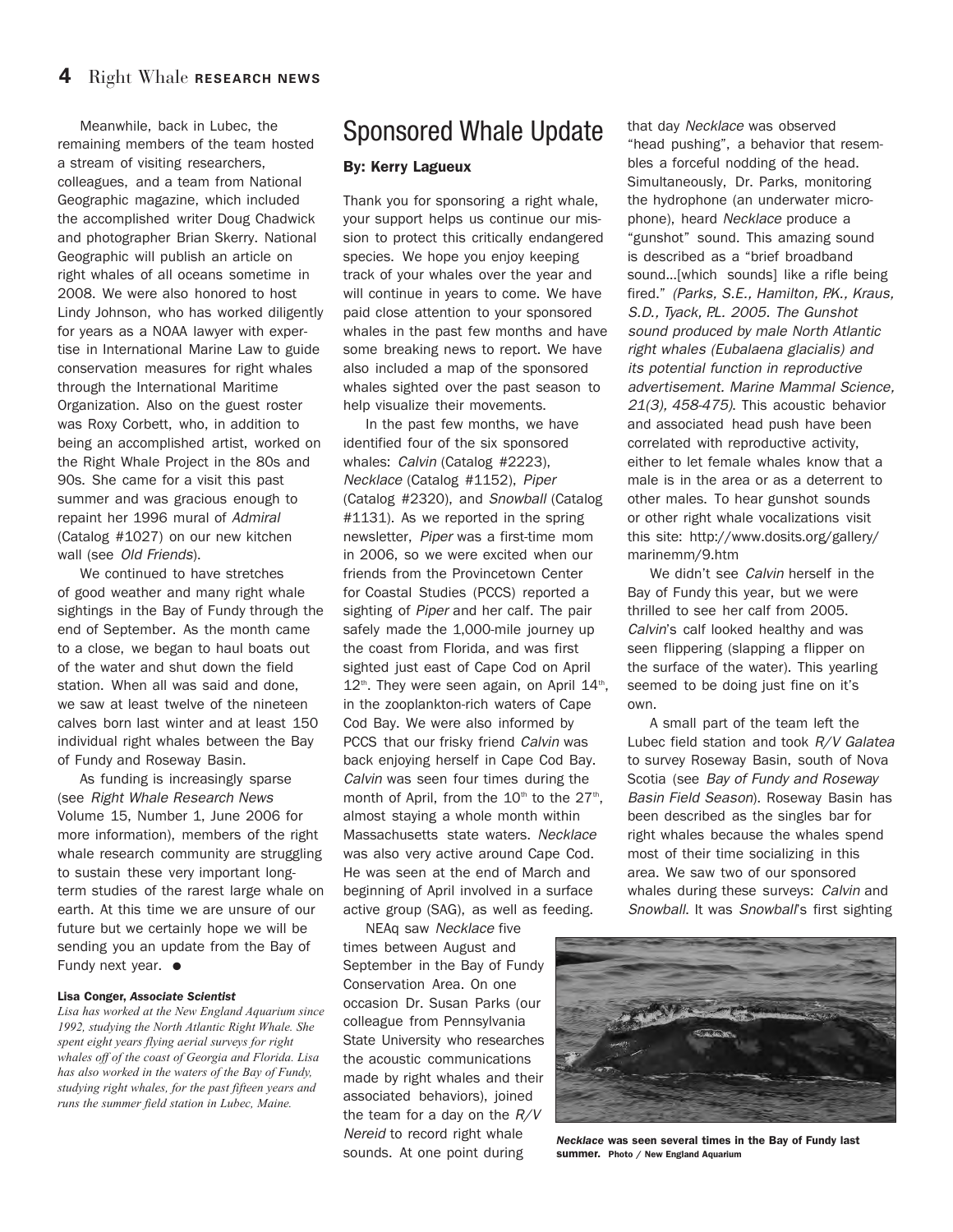of the season, and the crew aboard Galatea recognized him immediately when they saw the circular white scar above his left lip, for which he is named.

We did not identify Starry Night (Catalog #1028) or Shackleton (Catalog #2440) in the field this past summer. However, with over 3,000 sightings and over 10,700 images being submitted to the Catalog each year, keeping up with matches can be difficult. Often times we match the whales from a given field season several months after the season is completed. Keep checking back to see if we were able to identify even more sponsored whale sightings. Thanks again for your continued support! **●**

#### **Kerry Lagueux,** *Associate Scientist*

*Kerry joined the Right Whale Research Project in August of 2004 as a GIS analyst. His research interests include species-habitat relationships, habitat modeling, and integrating GIS technology into conservation. Currently, he is analyzing right whale locations relative to oceanographic variables. His past research ranged from modeling Chinook salmon habitats in the Pacific Northwest to analyzing elk distributions in Wind Cave National Park. Kerry has B.A. in Geography from San Diego State University and a M.S. in Geography from Western Washington University.*

**Sponsorship Notice**: The cost of sponsoring a right whale will be increasing to **\$45** beginning January 2007. Your taxdeductible donation directly supports the research and data analysis costs of the Right Whale Research Project at the New England Aquarium.

Your sponsorship package will continue to include:

- •An 8x10 certificate of contribution
- •A 4x6 photograph of your whale
- •A composite drawing of your whale with the whale's sighting history
- •Right whale information sheets describing current research
- •A one-year subscription to Right Whale Research News, a semi-annual newsletter, which includes articles on current events in the right whale research world, updates on sponsored whales, and maps showing the sponsored whale's recent sightings.

Please see the Sponsorship Form for more information on how to sponsor a right whale.



**Map created by Kerry Lagueux / New England Aquarium**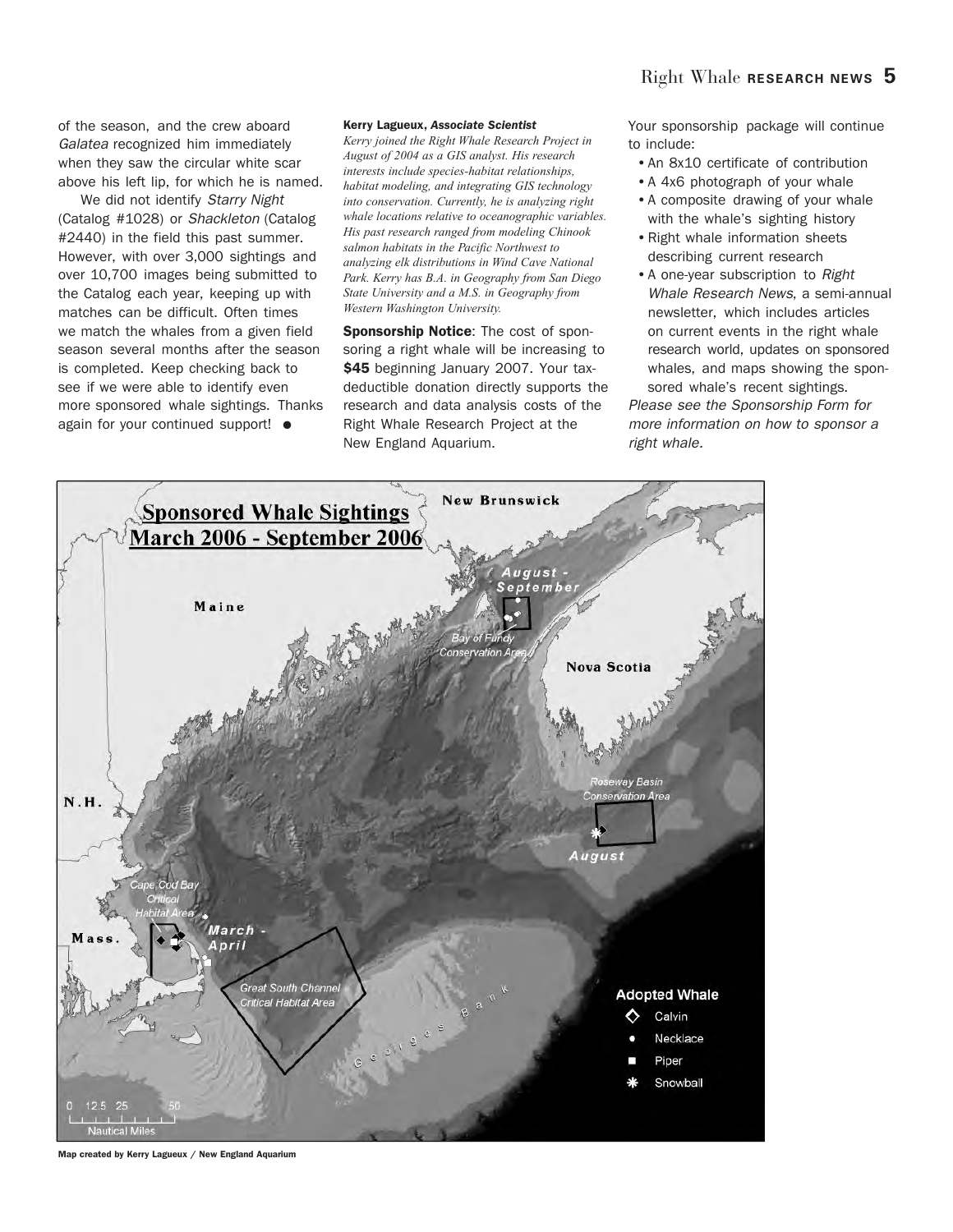

**The New England Aquarium Trustees enjoy a lunch break on this beautiful day in the Bay of Fundy aboard the** *R/V Galatea***. Photo / New England Aquarium**

# New England Aquarium Trustees Visit the Bay of Fundy

#### **By: Scott Kraus and Lisa Conger**

The Bay of Fundy summer field season has always presented a great chance for interested parties to visit and experience right whale research first hand. A variety of visitors make the trip, from family members and close friends of the NEAq Right Whale Team, to scientists from other fields of work, to film crews and journalists. This year, for the first time, the team was pleased to host a fun and informative weekend for a few of the NEAq Trustees. The group included the new Aquarium president, Bud Ris, and his wife, Margaret. The Trustees began their visit with a day out on the water, aboard the  $R/V$  Galatea. The sunny and windless day began with a curious



**Who's watching who? The Trustees look on as whale #2710 and her calf curiously approach the** *Galatea***. Photo / New England Aquarium**

approach by Whale #2710 and her calf; as the boat sat motionless in the water, the whales surfaced very close by, rolling onto their sides to peer up at us. The water was stunningly clear and the vantage point from the flying bridge on Galatea gave everyone aboard an extraordinary view of one of this year's calves, born in January 2006 off the coast of Florida. The day concluded with sightings of Whale #1503 and #2503, who are mother and daughter, and both had calves in 2006! These sightings allowed the Trustees to see three generations of right whales in the Bay of Fundy…in one day! It was a perfect way to illustrate the type of valuable information that comes from such long-term research projects as ours.

The next day, the Trustees visited a local sea urchin aquaculture project, got into some of the amazing tide pools in the region to seek out new life forms (or at least unfamiliar ones), and visited the Roosevelt cottage and museum on Campobello Island. On the third day the Trustees got a grand tour of the islands around Head Harbor Passage (some with bald eagles), viewed some herring weirs, had a walk down the Eastport waterfront, and rounded off the weekend with a big lobster shindig back at the research field station in Lubec.

This is the first time that a group of NEAq Trustees have had the opportunity to visit the Lubec/BOF field station. They were able to see right whales up close, learn more about them, and talk

with the researchers about why we work so hard to study and protect the whales. We look forward to hosting more Trustee weekends in future years. **●**

#### **Scott Kraus,** *Vice President for Research, New England Aquarium*

*Kraus received his B.A. from College of the Atlantic, his M.S. in biology from the University of Massachusetts, and a Ph.D. from the University of New Hampshire. He has published over 50 scientific papers on cetacean biology and conservation, and is adjunct faculty at Univ. of Mass. at Boston and the University of Southern Maine. Kraus' recent research is increasingly focused on conservation issues faced by endangered species and habitats, and the difficulties of identifying what animals need to survive in an increasingly urban ocean.* 

#### **Lisa Conger,** *Associate Scientist*

*Lisa has worked at the New England Aquarium since 1992, studying the North Atlantic Right Whale. She spent eight years flying aerial surveys for right whales off of the coast of Georgia and Florida. Lisa has also worked in the waters of the Bay of Fundy, studying right whales, for the past fifteen years and runs the summer field station in Lubec, Maine.* 

# North Atlantic Right Whale Consortium 2006 Annual Meeting

#### **By: Heather M. Pettis**

The 2006 Annual Meeting of the North Atlantic Right Whale Consortium was held at the New Bedford Whaling Museum in New Bedford, MA, on November 8<sup>th</sup> and 9<sup>th</sup>. The Consortium was formed in 1986 and is comprised of individuals and organizations active in right whale research and management activities. The mission of the North Atlantic Right Whale Consortium is to ensure the long-term conservation and recovery of right whales in the North Atlantic. Members of the Consortium are committed to the coordination and integration of the wide variety of databases and research efforts related to right whales, and to provide the best scientific advice and recommendations for right whale conservation to relevant management groups.

This year, more than 230 individuals representing research and educational institutions; local, state, federal and provincial government agencies; shipping Continued on page 7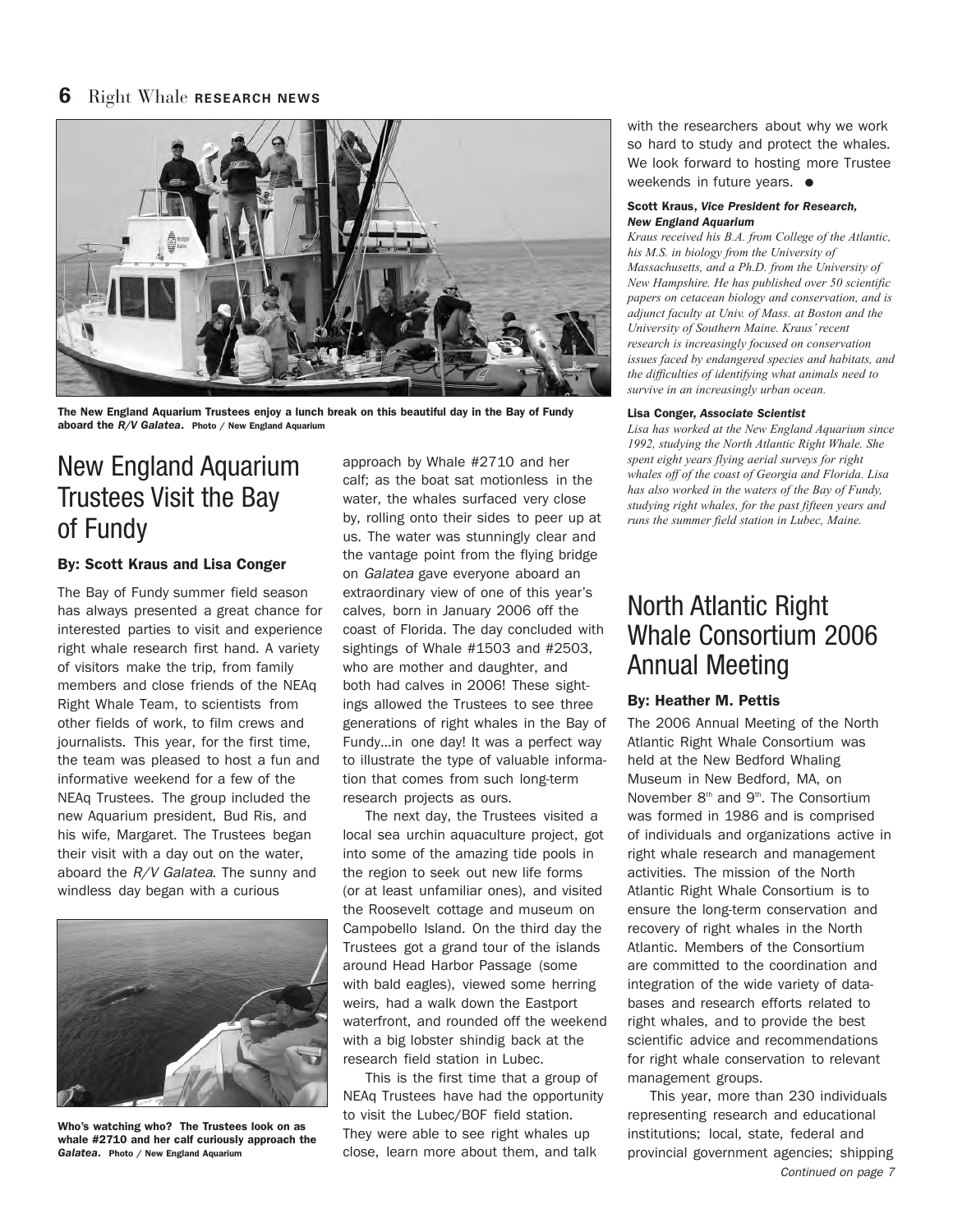# RightWhale **SPONSORSHIP FORM**

# Thank you!

For your generous support of our Right Whale Research Project. If your sponsorship has expired (check the bottom of your certificate), please consider an additional donation or pass this form on to an interested friend.

#### **Thanks again for your support!**

For more information visit http://www.neaq.org/scilearn/ research/rtwhale.html





Central Wharf **●** Boston, MA 02110-3399 www.newenglandaquarium.org

| JFUNJUNJNIF FUNIVI                                                                                                                            |                                                                                                                                                                     |
|-----------------------------------------------------------------------------------------------------------------------------------------------|---------------------------------------------------------------------------------------------------------------------------------------------------------------------|
| Your choices are:<br><b>□ Calvin</b> □ Piper<br>Is this a gift? $\Box$ Yes $\Box$ No                                                          | ा Snowball । अ<br>□ Necklace □ Shackleton □ Starry Night                                                                                                            |
| Is this a renewal? $\Box$ Yes $\Box$ No<br>Sponsor's name as it will appear on certificate:                                                   | If this is a surprise gift, how can we contact you if we need to?                                                                                                   |
| Send sponsorship package to:                                                                                                                  | Your address, if different:                                                                                                                                         |
| Right Whale Sponsorship \$45<br>Rewsletter Renewal Only \$15*<br>Right Whale T-shirt \$20<br>Donation (in any amount) \$<br>Total Enclosed \$ | <b>T-shirt size:</b><br>$\Box$ S $\Box$ M $\Box$ L $\Box$ XL<br><b>T-shirt color:</b><br>$\Box$ Flo Blue<br>$\Box$ Sea Foam<br>$\Box$ Salmon<br>$\Box$ Heather Gray |
| Payment Method:<br>$\Box$ Check<br>□ Charge MC/Visa                                                                                           | exp. date                                                                                                                                                           |

Cardholder's Name (please print)

Authorized signature

**Send complete form with payment to: Right Whale Research Project,** New England Aquarium, Central Wharf, Boston, MA 02110-3399

To make contributions by phone, please call: 617-973-6582 or fax (Attention Right Whale Research): 617-723-9705.

\* If you don't want to sponsor your whale again but do want to be kept informed about the Right Whale Research Project, you can receive the semi-annual newsletter for just \$15/year.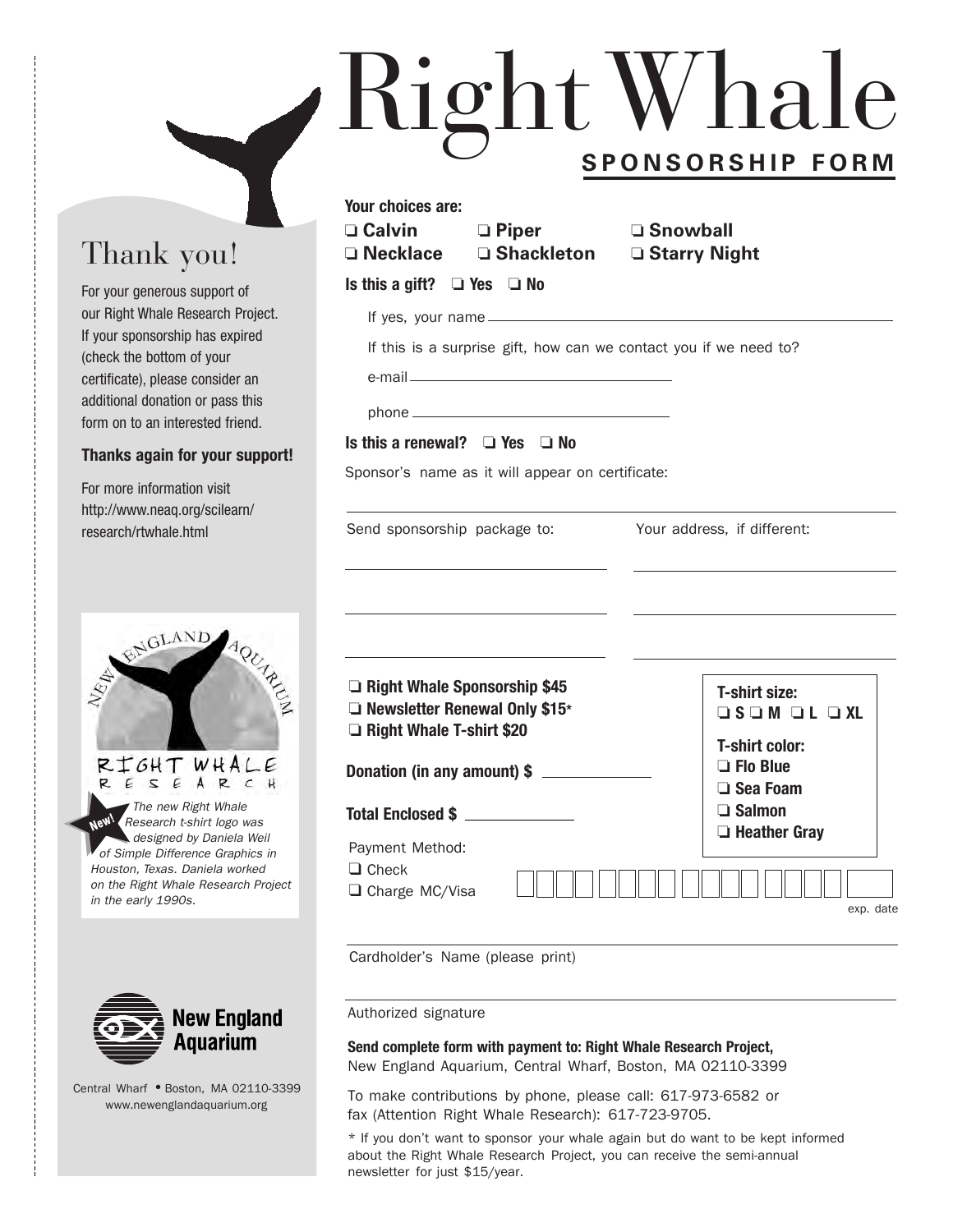# Whales you can sponsor Who's Who?

# **Calvin**

(an adult female)



# **Necklace**

(an adult male)



**Piper** (an adult female)



# **Shackleton**

(an adult male)



**Snowball**

(an adult male)



# **Starry Night**

(an adult male)

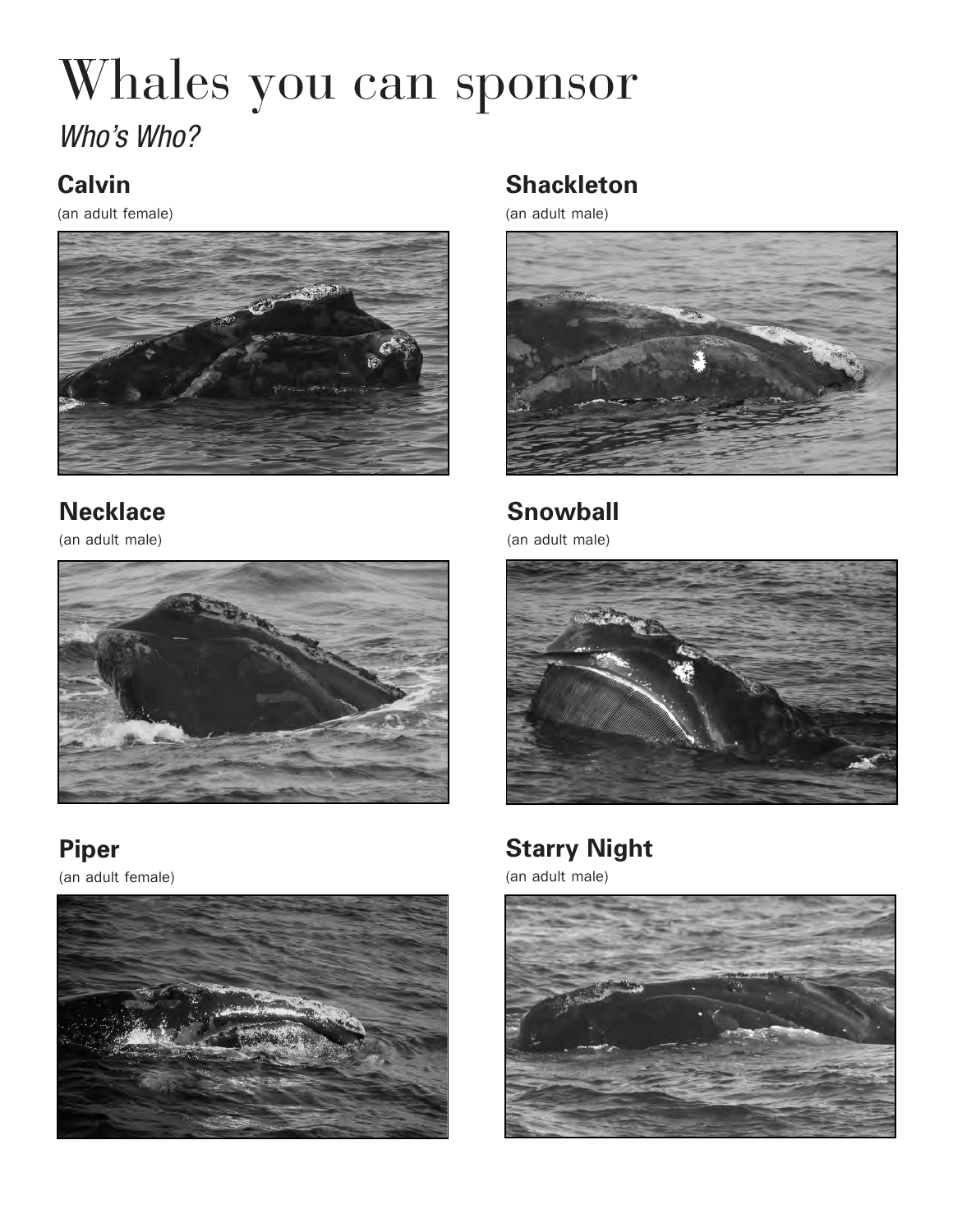#### North Atlantic Right Whale Consortium 2006 Annual Meeting

Continued from page 6

and fishing industries; whale watch companies and conservation organizations were in attendance. Those of you who have kept up with Consortium activities over the last few years may have noticed that this annual event grows steadily each year (190 in 2003, 200 in 2004, and 225 in 2005). We are thrilled with the increasing support and interest in the Annual Meeting because it indicates a continued commitment to protecting this endangered species. The agenda for the two-day event included 47 presentations and covered a wide variety of topics, including population biology and distribution, acoustics, health and physiology, publicity, management updates, shipping and entanglement conflict and mitigation, and genetics. One workshop was held in conjunction with the Annual Meeting. It focused on bycatch reduction devices and brought together engineers and researchers to discuss new technologies and their potential for reducing right whale entanglements.

The New England Aquarium Right Whale Team was well represented on the Annual Meeting agenda, with seven members presenting at the meeting. Dr. Scott Kraus and Dr. Rosalind Rolland presented the upcoming release of their book "The Urban Whale". Lindsay Hall provided an update on the Identification Catalog, including a summary of births, deaths, and whales added to the catalog. Philip Hamilton reviewed features of the new digital image tracking system (DIGITS), which has been up and running for over a year. Kerry Lagueux presented his GIS work on the use of fishing vessel trip reports to identify potential conflict zones between fishing activities and right whale locations in the Gulf of Maine, and Monica Zani presented a review of vessel densities and speeds within the Southeast U.S. Right Whale Critical Habitat with the use of Automatic Identification System (AIS). Lastly, Yan Guilbault shared his summer research activities in the Gulf of St. Lawrence (see North Atlantic Right Whales Visiting La Belle Province of Québec).

The importance of the Annual Meeting to the right whale research community cannot be overstated. It brings together people committed to right whale conservation to share their work, form new collaborations and brainstorm innovative ways to work towards a common goal: conserving and managing the North Atlantic right whale population. And, as always, it gave everyone in attendance a renewed sense of excitement, commitment and inspiration.

Thanks to all the participants for making the Annual Meeting of the North Atlantic Right Whale Consortium a tremendous success. We would also like to extend a special thank you to the New Bedford Whaling Museum staff, whose assistance in organizing and running the meeting was much appreciated! **●**

#### **Heather M. Pettis,** *Associate Scientist*

*Heather earned her B.S. from Bates College in 1997 and her Master's in Marine Biology from Boston University's Marine Program in 2001. She joined the Right Whale Research Team full time in 2000. She currently serves as the Secretary of the North Atlantic Right Whale Consortium. In addition to her work at the Aquarium, Heather teaches biology and marine biology at a private school in New Hampshire. Her research interests include population biology and health condition of right whales and its effects on reproductive and population dynamics.* 

### The Great South Channel

#### **By: Philip Hamilton**

As part of a three-year grant from the National Marine Fisheries Service, the Aquarium has been using our newest vessel, R/V Galatea, to survey the Great South Channel and Roseway Basin - two of the known "offshore" right whale habitats. These two areas often support whales that are never or rarely seen in the Bay of Fundy. Shipboard surveys in these areas are critical for getting better photographs and for collecting skin and fecal samples from these under-sampled individuals.

Great South Channel is a large, plankton-rich region east of Cape Cod. Although there have been photographed sightings there in all months except November and December, whales are primarily found there in May and June. Unfortunately, those spring months are often filled with fog and wind, making good survey days quite rare. This year we faced a number of additional challenges: several vessel repairs and an extraordinarily rainy May. All combined, these factors delayed our first of only three days on the water until June 5<sup>th</sup>.

Even with a disappointing number of survey days, a number of interesting and important sightings were made in those three short days. Whale #1628 was sighted. This adult male was last seen in 2001. With only four sightings in the last nine years, he is one of those unusual whales that we rarely see in the well-surveyed habitats. Interestingly, he was sighted later in the year in September in the Gulf of St. Lawrence. Whale #1427 was also sighted. This whale had been entangled in fishing gear from 2002 to 2003. Although seen free of gear in the fall of 2003, he appeared to be in poor health - thin, rake marks by the blowholes, and bad skin condition (see Pettis, H.M., Rolland, R.M., Hamilton, P.K., Brault, S., Knowlton, A.R., and Kraus, S.D. 2004. Visual health assessment of North Atlantic right whales (Eubalaena glacialis) using photographs. Can. J. Zool. 82(1): 8–19). This was the first shipboard sighting since 2003, and we are happy to report that he is appears to be in much better condition. Lastly, we sighted Whale #3445 on our last day out. This whale was born in 2004 and had last been seen entangled in fishing gear off the southeast and mid Atlantic coast in December 2005. There was no rope going across the body and there was no trailing gear visible. However, it was difficult to determine if there was line on the flippers, but we are hopeful that the whale has completely shed the fishing gear.

Unfortunately, this was our last year of funding for surveys in Great South Channel. We hope to return there in future years, as it remains a fascinating area for right whale study. Of the 474 whales in the North Atlantic Right Whale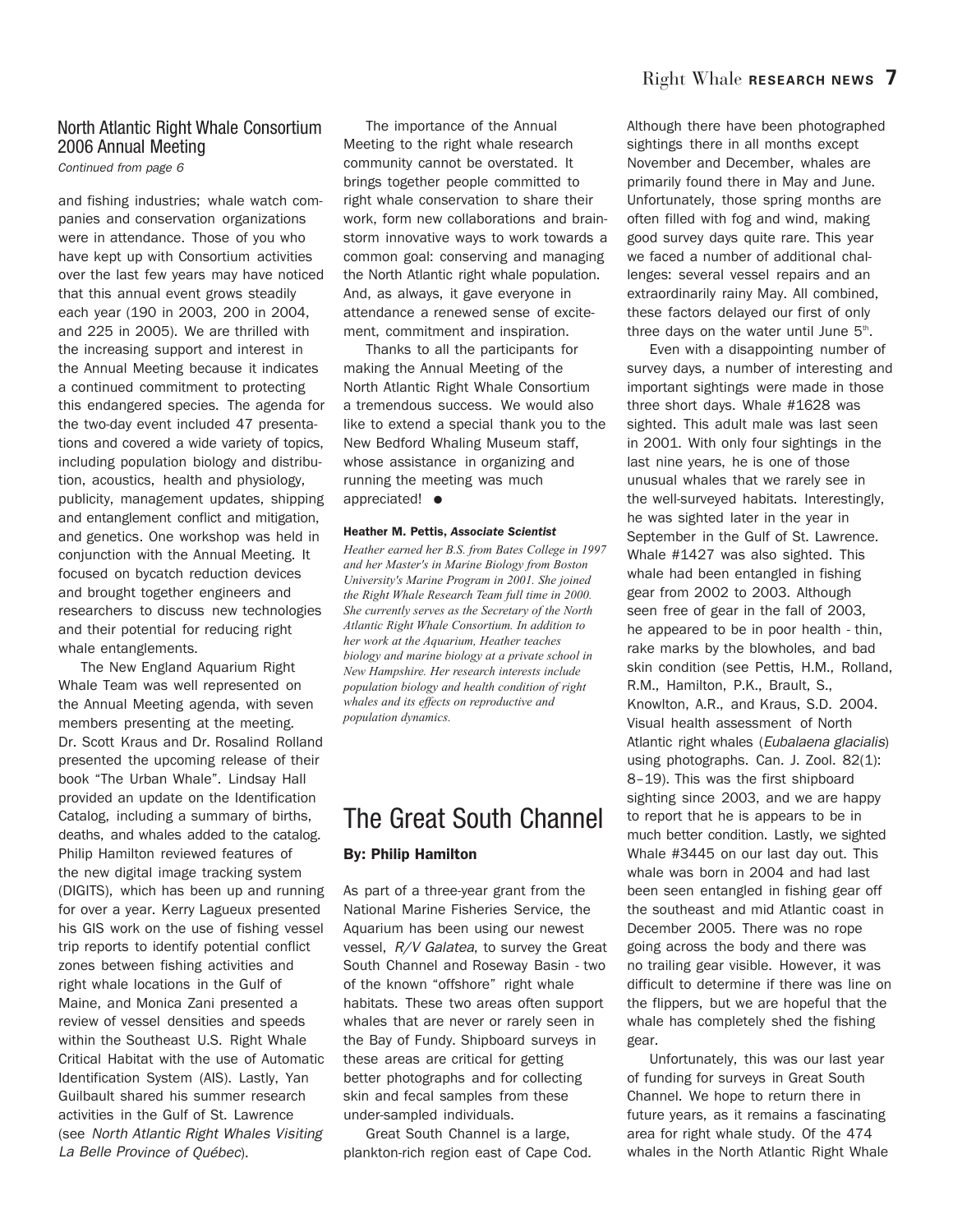Catalog, 392 have been seen there at one time or another, but some of those have only been documented from a plane. We have much to learn from these more enigmatic whales. Often we need skin and fecal samples to answer some important questions, and those samples can only be obtained during shipboard surveys. Could some link the interrupted family lines that Dr. Tim Frasier described in a past newsletter (Volume 14, Number 2, Nov. 2005)? Do males and females have different hormone levels in the spring than in the fall? And if so, what does that tell us about their mating system? Funding and weather conditions willing, we may be able to answer some of these questions in future years. **●**

#### **Philip Hamilton,** *Research Scientist*

*Philip Hamilton began his whale research career in 1986 at the Provincetown Center for Coastal Studies in Provincetown, MA. He joined the Right Whale Project at the Aquarium in 1989 where he now manages the photo-identification catalog. In addition to right whale research, he has also participated in several humpback whale studies. He did his masters work investigating right whale associations at the University of Massachusetts at Boston. In recent years, he has been designing the DIGITS software used to manage right whale images and data.* 

# Right Whales Fight to Survive in Our "Backyard"

#### **By: Amy Knowlton**

Unfortunately, it seems that in every newsletter we have to describe more lost or injured right whales. Since the last newsletter (Volume 15, Number 1, June 2006), we have lost two right whales to vessel strikes and three new right whales have been seen entangled.

On July  $23<sup>rd</sup>$ , a right whale calf was found dead about 4 miles northeast of Grand Manan Island, NB in the Bay of Fundy. The whale was towed ashore to Campobello Island by Mackie Green of the Campobello Whale Rescue Team. A full necropsy (animal autopsy) was conducted by Bill McLellan and Ann Pabst from University of North Carolina, Wilmington, along with folks from the

Atlantic Veterinary College at Prince Edward Island, College of the Atlantic in Bar Harbor, ME and the New England Aquarium. The calf was a female, and at only about 8 months of age, was already 31 feet long (they are about 14 feet long at birth). She had a healthy, thick blubber layer after so many months of nursing. But on her right side, there was a series of 13 propeller cuts that extended through the blubber layer, leaving marks on several ribs. The scientists concluded that the cuts lead to her death.

Based on body condition we could determine that this young whale had been dead for at least one week. In an effort to understand as much as we can about how and where this strike occurred, we sought help from Charles Hannah and Adam Drozdowski from the Bedford Institute of Oceanography in Halifax to conduct a drift analysis of the carcass to determine approximately where in the Bay she might have been struck. We also asked James Wood at Lumatrex, Inc. to conduct an analysis of the propeller cut dimensions. Based on these two analyses, it appears this calf was struck several miles north of Grand Manan Island by a vessel approximately 40-50 feet in length (or possibly slightly larger). At this time, we do not know which of the 19 mothers of the year this calf belonged to. A skin sample was taken for genetic analysis, which may allow us to link this dead calf to her mother.

On September 3<sup>rd</sup>, the Canadian Coast Guard in Yarmouth, Nova Scotia was notified of an overturned boat about 8 miles off the coast. The Coast Guard vessel Geliget responded to this report and, instead of a boat, found a very decomposed whale carcass. After a phone conversation between the NEAq Right Whale Team and the boat captain, it was presumed to be a right whale. The captain was able to confirm this ID using his cell phone to take a picture that he forwarded to the Aquarium via email. The Geliget towed the carcass to shore at Kelly's Cove near Yarmouth



**The NEAq Right Whale Team and Yarmouth, Nova Scotia townspeople work together to haul the carcass of this dead right whale to shore. Necropsy results revealed the cause of death was shipstrike. Photo / New England Aquarium**

and was met by some of our NEAq Right Whale Team who were in Nova Scotia to conduct surveys (see Bay of Fundy and Roseway Basin Field Seasons). After an immensely cooperative effort between the Canadian Coast Guard, the New England Aquarium crew, heavy machinery operators, and many local townspeople who came to see the activities, the whale was finally brought ashore that evening. The next day a contingent led by Michael Moore of Woods Hole Oceanographic Institution arrived via ferry from Bar Harbor, Maine and began a necropsy that afternoon. Over the next day and a half, with assistance from the New England Aquarium, Canada Department of Fisheries and Oceans, and a number of volunteers, the crew was able to strip off (or "flense") the whale's skin and blubber all the way down to the bone. Because the carcass was so decomposed, little could be learned from the internal organs but once the team flensed down to the skeleton, they could see that the animal had suffered a major blunt trauma, which broke many bones in the spinal column. In other words, a shipstrike killed this adult female. We again used the expertise of the team from Dalhousie University to conduct a drift analysis using an estimate that she was at least two weeks dead (due to her decomposed state). The analysis showed that the strike probably occurred on or near Roseway Basin, a critical summer habitat for right whales. In a strange twist of fate, on the same day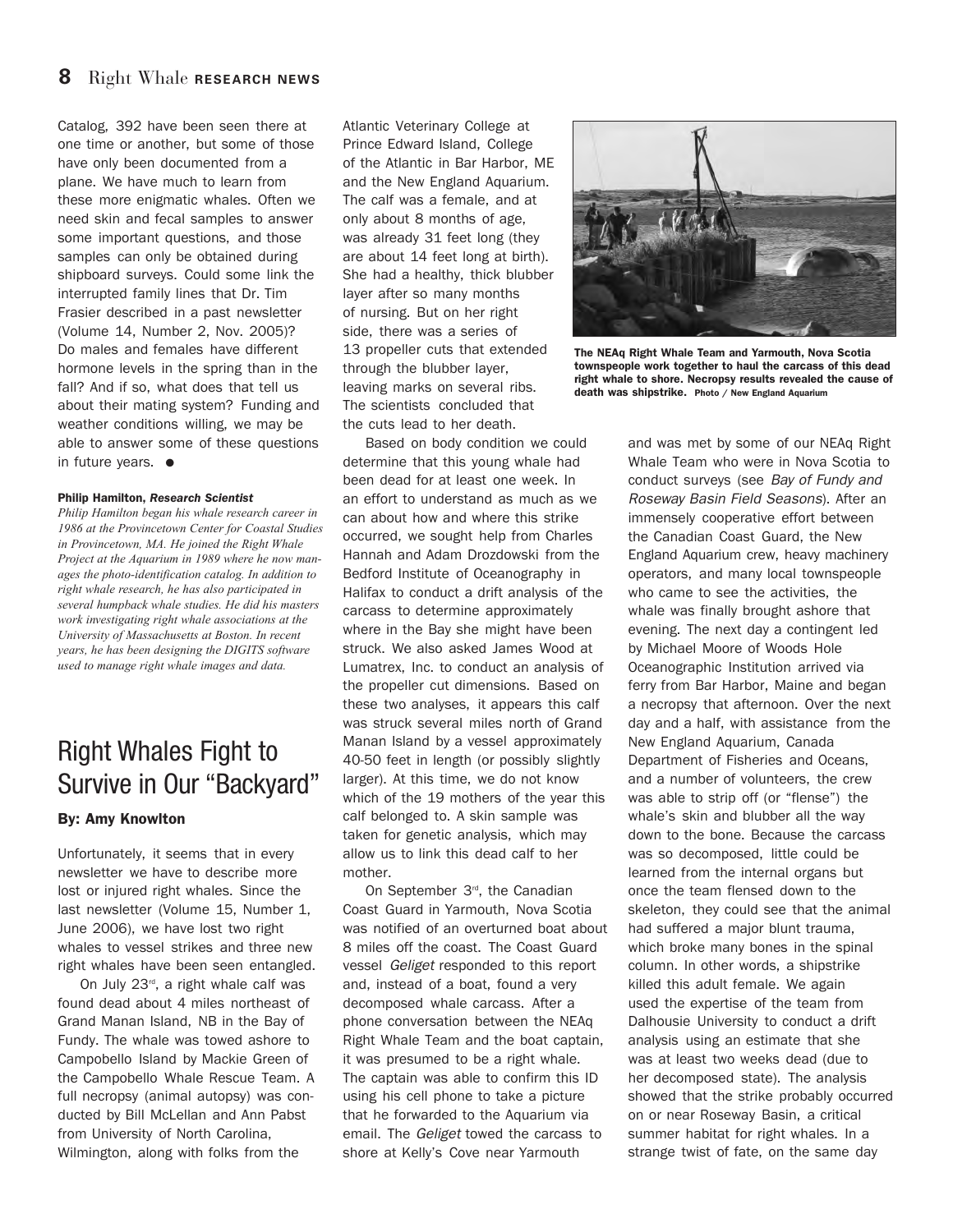we received the drift analysis results, a mate aboard Maine Maritime Academy's sailing vessel Bowdoin sent us images of a whale carcass he'd seen and photographed back on August  $24<sup>th</sup>$  just north of Roseway Basin. The images showed a dead right whale and we were able to confirm it as the same carcass found on September 3<sup>rd</sup>. So, these allowed us to both ground-truth the drift analysis, which was very accurate, and realize that efforts to educate students in merchant marine academies were proving invaluable to our understanding of when and where these strikes occur. Because the carcass was so decomposed, we were unable to obtain any photo-identification information, so we await genetic identification from our collaborators at Trent University in Canada.

On the entanglement front, we have had three reports of entangled right whales since June, and all were from the Bay of Fundy. Two of the three sightings were not photographed; therefore we do not know how serious the entanglements are. One of the three was seen by the New England Aquarium team on September  $27<sup>th</sup>$ , one of our last days out for the season. We initiated a disentanglement effort for September 28<sup>th</sup>. Although the team did see the whale, relocation and disentanglement were unsuccessful, as we could not keep track of the animal amidst the large quantity of whales in the Bay. The whale appears to be a juvenile with a single loose line across the back. We do not know exactly where the line originates – from the mouth or around the flipper. Hopefully this animal will shed the gear on its own, but only time will tell.

Several previously entangled whales remain entangled and the prognosis for some of these animals is poor. We are concerned that the whales that have not been sighted in a number of years may have succumbed to chronic entanglement injuries.

Both entanglements and ship strikes continue to plague this population. Management efforts on both issues are underway in both the U.S. and Canada but the process is difficult and lengthy. We continue to document each event we see and provide information to both

governments in an attempt to assist their efforts in managing this endangered species that is struggling to survive right in our own "backyard". **●**

#### **Amy Knowlton,** *Research Scientist*

*Amy, after graduating with a bachelors' degree in Geography from Boston University in 1982, began as a part-time volunteer on the Right Whale Project in 1983. She became full-time in 1988. Amy holds a Masters degree in Marine Policy from the University of Rhode Island with a focus on shipping regulations and protection of right whales from ship strikes. She has a strong interest in meshing science with policy to help develop effective protection measures for right whales.* 

# Right Whales on the Web: An Update

#### **By: Yan Guilbault, Philip Hamilton and Kerry Lagueux**

In the November 2005 newsletter (Volume 14, Number 2), we described three new right whale websites: the North Atlantic Right Whale Catalog website, the Marine GIS website, and the North Atlantic Right Whale Consortium website. At that time each was in a different stage of development but now all three are finally complete. We'd like to give you an update.

The Catalog website (www.neaq.org/ rwcatalog) is geared towards teaching people about right whale photo-identification and is used by budding scientists, seasoned researchers and everyone in between. It has a great deal of detailed information about how to identify individual right whales, including example images for all the features that are used during matching unidentified whales to the Catalog. Visitors to the site can now peruse photos of all whales in the North Atlantic Right Whale Catalog. The Catalog search page returns some primary images for each whale as well as a composite drawing that summarizes all of their identification features. You can see a sighting history for each whale and information on its age, sex, name, birth year, date last seen, and whether it is a known mother. Because all of these fields are tied directly to the live Catalog database being used by the researchers

on a daily basis, they are updated automatically as new information about a whale becomes available. There is also an interactive matching game that lets people try their hand at matching and gives immediate feedback about how they are doing. Right whales are odd looking beasts and this game is meant to teach people how to pick out the important identification features. Once they have gained some confidence, they can try doing a search in the actual Catalog. Lastly, we have added contact information for scientists who are interested in trying our new DIGITS software for use in other photo-ID based research projects. DIGITS (Digital Image Gathering and Information Tracking System) is a matching software that was developed by the Aquarium in conjunction with Parallax Consulting LLC with a grant from the National Science Foundation. The software is comprehensive and is available for use from the New England Aquarium.

The Marine GIS website (www.marinegis.org) has been launched, revamped, and is better than ever. With the tremendous efforts of our volunteer graphic designer, Annie Lussier, we have created a great new website that explores the geospatial world of right whales. At this website you can learn about Geographic Information Systems (GIS) and how we are using GIS in many of the projects here at the Aquarium.

Several projects are highlighted on this website. First, the Right Whale Mapping Project, which is an atlas of all right whale sightings and survey effort in the Gulf of Maine over the past 26 years. In this section, you can explore these sightings, as well as survey efforts by year, month, season, and see individual right whale movements. Another project featured on the website concerns the conservation efforts in Canadian waters and the importance of GIS to help move the shipping lanes in the Bay of Fundy and in the newly proposed "Area to be Avoided" in Roseway Basin. Next, visitors can delve into the world of remote sensing of the ocean and how we are using this technology to explore right whale arrival times in the Bay of Fundy. And last but not least, Sponsored